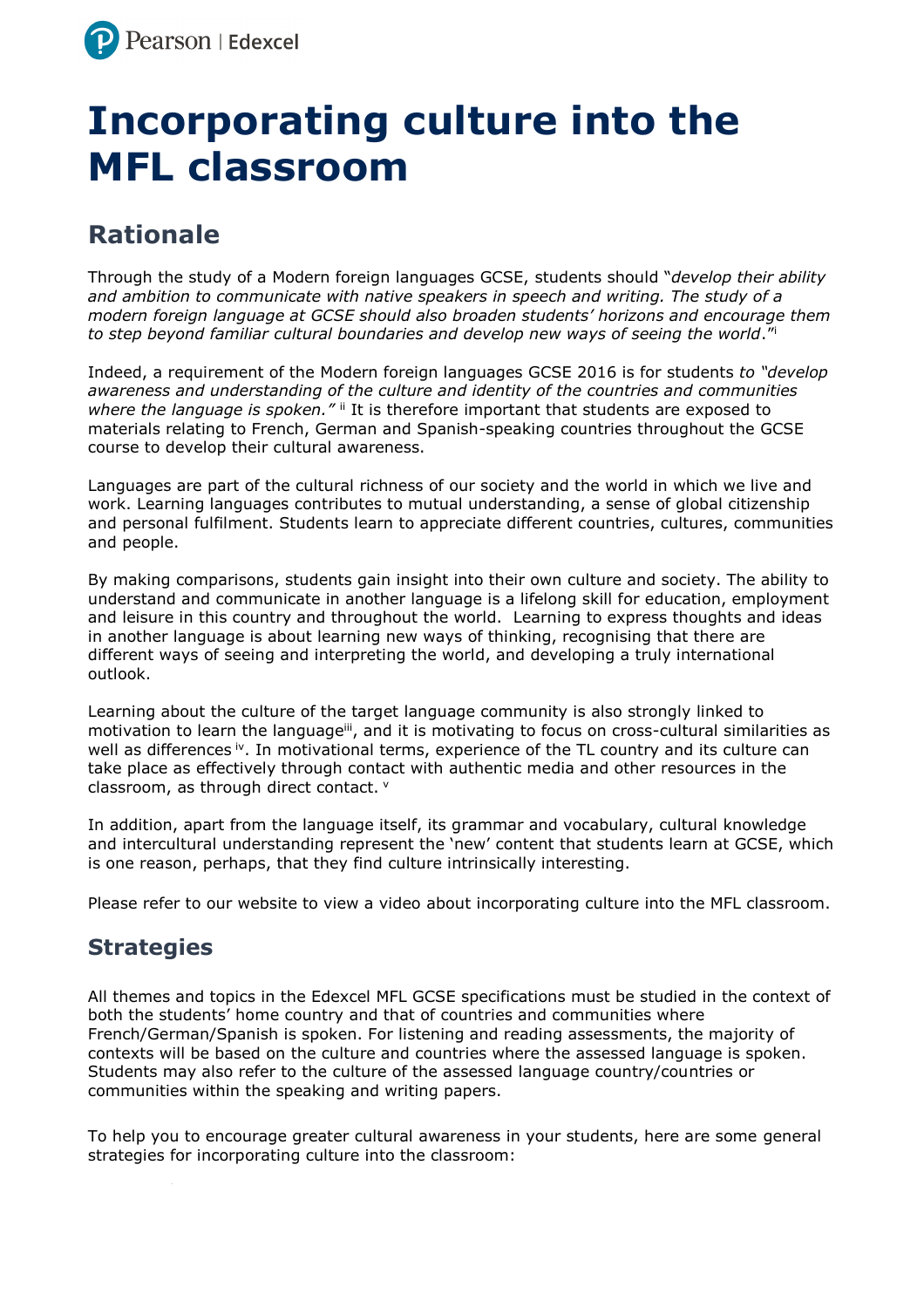

- Build (have students build) classroom displays showing information on the target-language countries - posters, pictures, maps, signs, and realia of many kinds help students develop a mental image of countries where the TL is spoken
- Inform students when special days relevant to the target-language countries are happening, and how they are celebrated
- Focus on festivals and other cultural events, comparing where possible with similar themed festivals in the UK (e.g. Day of the Dead / Halloween)
- Encourage students to do research projects on aspects of culture (foods and meals, sports, musical events, film, school systems, customs)
- Keep a box of foreign language books, newspapers, magazines that students can access and contribute to
- Exploit the wealth of online material to bring current affairs into the classroom, e.g. use TL news headlines relevant to particular topics
- Draw out the cultural aspects of any literary text, story, poem
- Use sayings, proverbs, idioms to highlight different ways of seeing the world
- Exploit visual media (paintings, sculpture, architecture, graffiti, advertising)
- Include explicit discussions of cultural differences (social habits, values, lifestyles)
- Access authentic sources of online listening material to get a variety of different perspectives and hear other, particularly non-European 'voices'
- Make use of songs, including information on the singer or bad as well as analysis of the lyrics
- Use authentic texts as often as possible as source material for teaching and learning

## **Practice**



Although there is surface and deeper culture, the two are related. One is often the underlying rationale for the other. Exposing learners to the things they can perceive, the surface culture in a practical, real and sensitive way, paves the way for a better understanding of the belief systems that underpin them.

Exploring culture through the foreign language develops both *intercultural competence,* or a person's ability to relate to and communicate with people who speak a different language and live in a different cultural context, as

well as *intercultural understanding*, a person's knowledge and understanding of a different cultural context, and their willingness to engage with people who live in that context.

Here is one example of a starter activity designed to get students to think about specific values, opinions and customs and whether they are individual, cultural or universal. This is just one sample set of statements, provided here in English for ease of reference, but the task would obviously be done in the relevant TL.

Individual, cultural or universal?

- 1 I think that snakes are bad.
- 2 I prefer playing football to reading books.